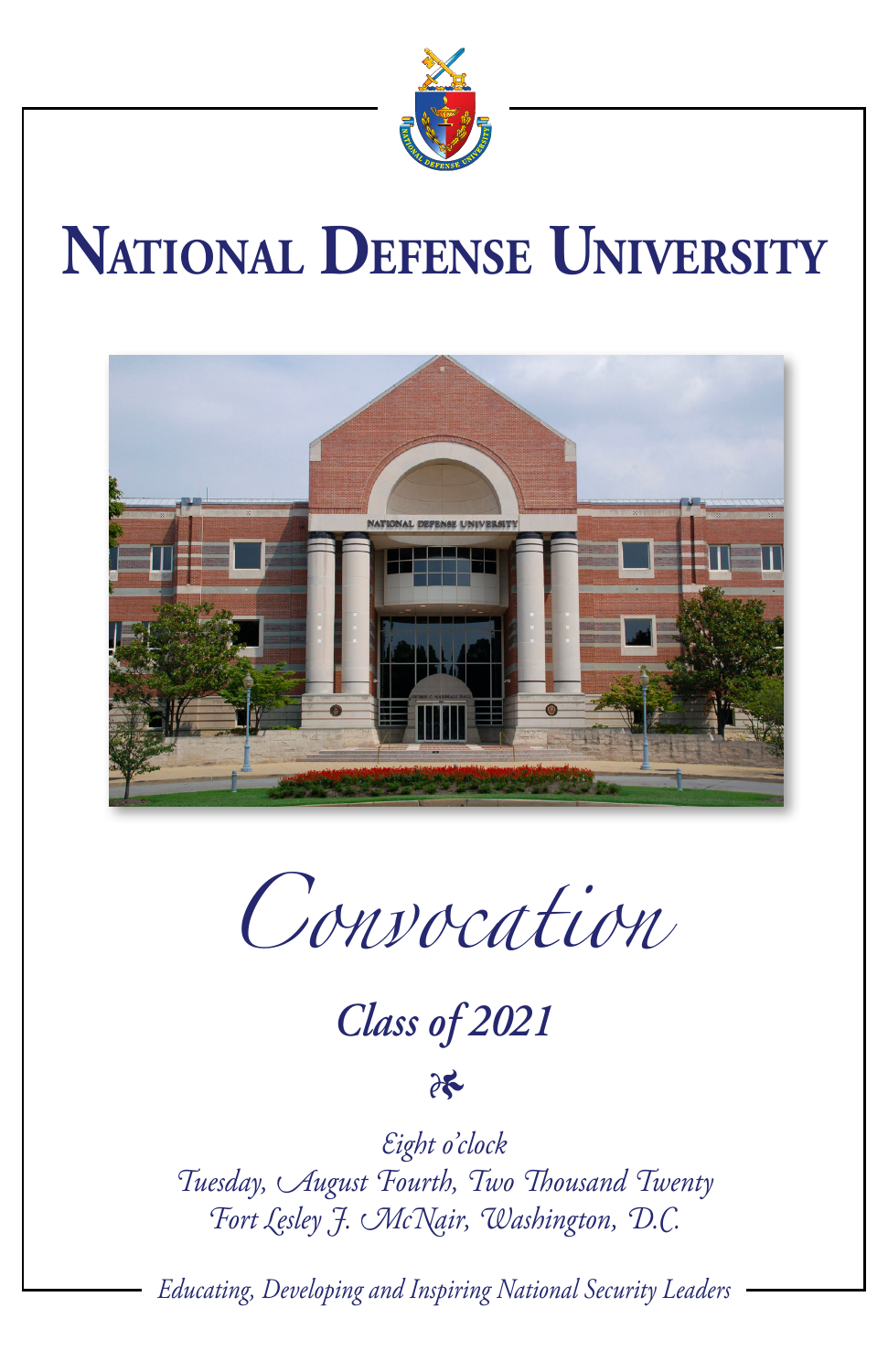## **Vice Admiral Frederick J. Roegge, USN** 16th President, National Defense University



Vice Admiral Fritz Roegge is an honors graduate of the University of Minnesota with a Bachelor of Science in Mechanical Engineering and was commissioned through the Reserve Officers' Training Corps program. He earned a Master of Science in Engineering Management from the Catholic University of America and a Master of Arts with highest distinction in National Security and Strategic Studies from the Naval War College. He was a fellow of the Massachusetts Institute of Technology Seminar XXI program.

His sea tours include USS Whale (SSN 638), USS Florida (SSBN 728) (Blue), USS Key West (SSN 722) and command of USS Connecticut (SSN 22). His major command was

as commodore of Submarine Squadron 22 with additional duty as commanding officer, Naval Support Activity La Maddalena, Italy.

Ashore, he has served on the staffs of both the Atlantic and the Pacific Submarine Force commanders, on the staff of the director of Naval Nuclear Propulsion, on the Navy staff in the Assessments Division (N81) and the Military Personnel Plans and Policy Division (N13), in the Secretary of the Navy's Office of Legislative Affairs at the U. S. House of Representatives, as the head of the Submarine and Nuclear Power Distribution Division (PERS 42) at the Navy Personnel Command, and as an assistant deputy director on the Joint Staff in both the Strategy and Policy (J5) and the Regional Operations (J33) Directorates.

Roegge completed his first flag officer assignment as the deputy commander, Joint Functional Component Command for Global Strike at U.S. Strategic Command. He then served concurrently as commander, Submarine Group 8; commander submarines, Allied Naval Forces South; deputy commander, U.S. 6th Fleet; and director of operations and intelligence (N3), U.S. Naval Forces Europe-Africa. As a Rear Admiral (Upper Half), he served on the Navy Staff as director, Military Personnel Plans and Policy Division (N13) with a concurrent period as director, Total Force Manpower Division (N12) and then as Commander, Submarine Force, U.S. Pacific Fleet.

VADM Roegge assumed duties as the 16th President of the National Defense University (NDU) on 25 September 2017. NDU is the University of the Chairman of the Joint Chiefs of Staff and the premier Joint Professional Military Education institution in the Department of Defense. NDU's mission is to develop joint warfighters and other national security leaders through rigorous academics, research and engagement to serve the common defense. The University, through its five component colleges offers graduate-level degrees and certifications to over 2,000 U.S. military officers, civilian government officials, international military officers and industry partners annually.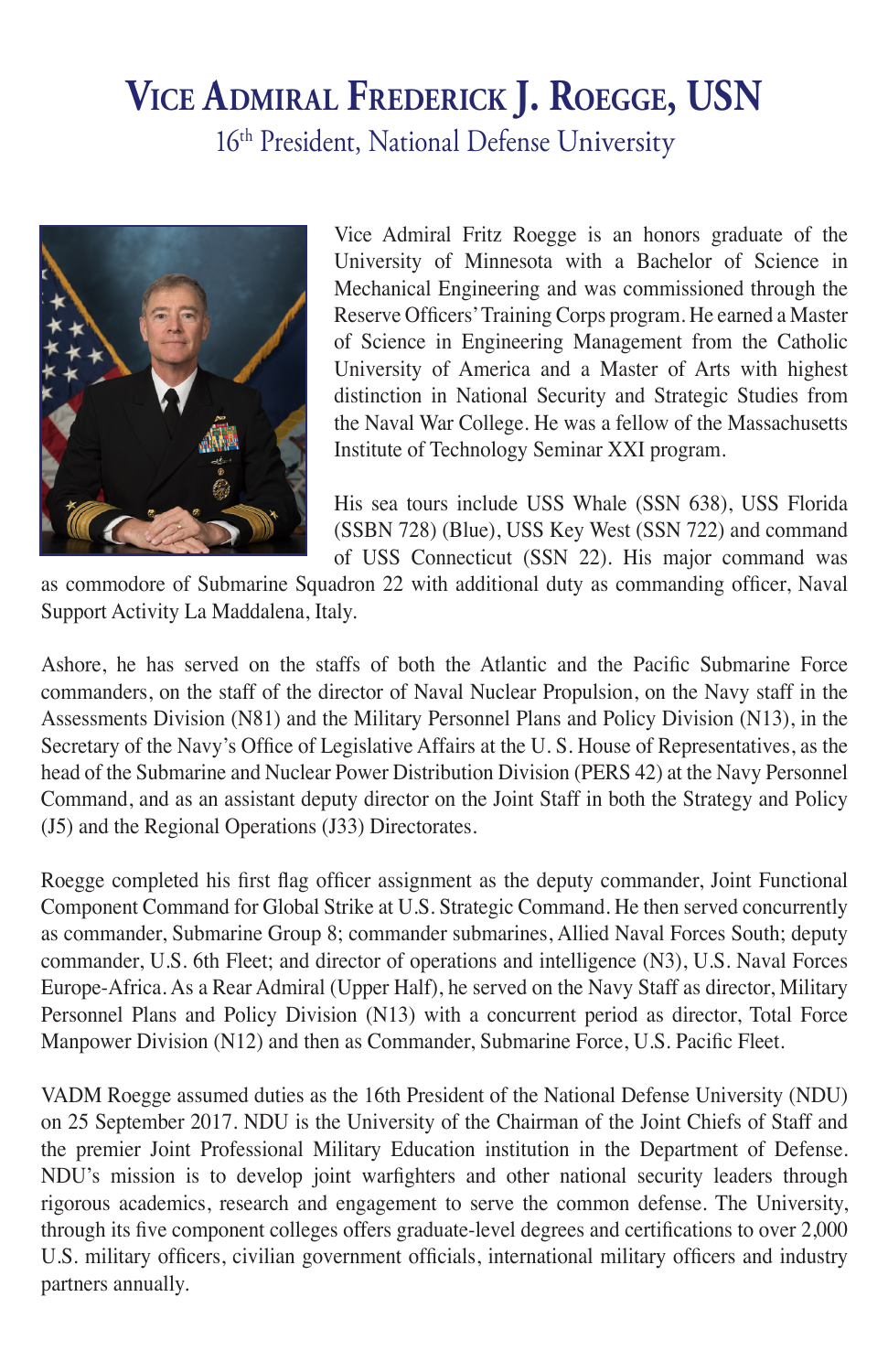# **Convocation Ceremony**

#### **FACULTY PROCESSIONAL**

#### **ARRIVAL OF OFFICIAL PARTY**

#### **PRESENTATION OF THE COLORS**

#### **NATIONAL ANTHEM**

#### **INVOCATION**

*Chaplain (COL) Mitchell A. Butterworth, USA* National Defense University Chaplain

#### **MASTER OF CEREMONIES**

 *Dr. Juanita Cole* Acting Deputy Provost for Academic Affairs

#### **WELCOME REMARKS**

*Vice Admiral Frederick J. Roegge, USN* 16th President, National Defense University

#### **BENEDICTION**

*Chaplain (COL) Mitchell A. Butterworth, USA* National Defense University Chaplain